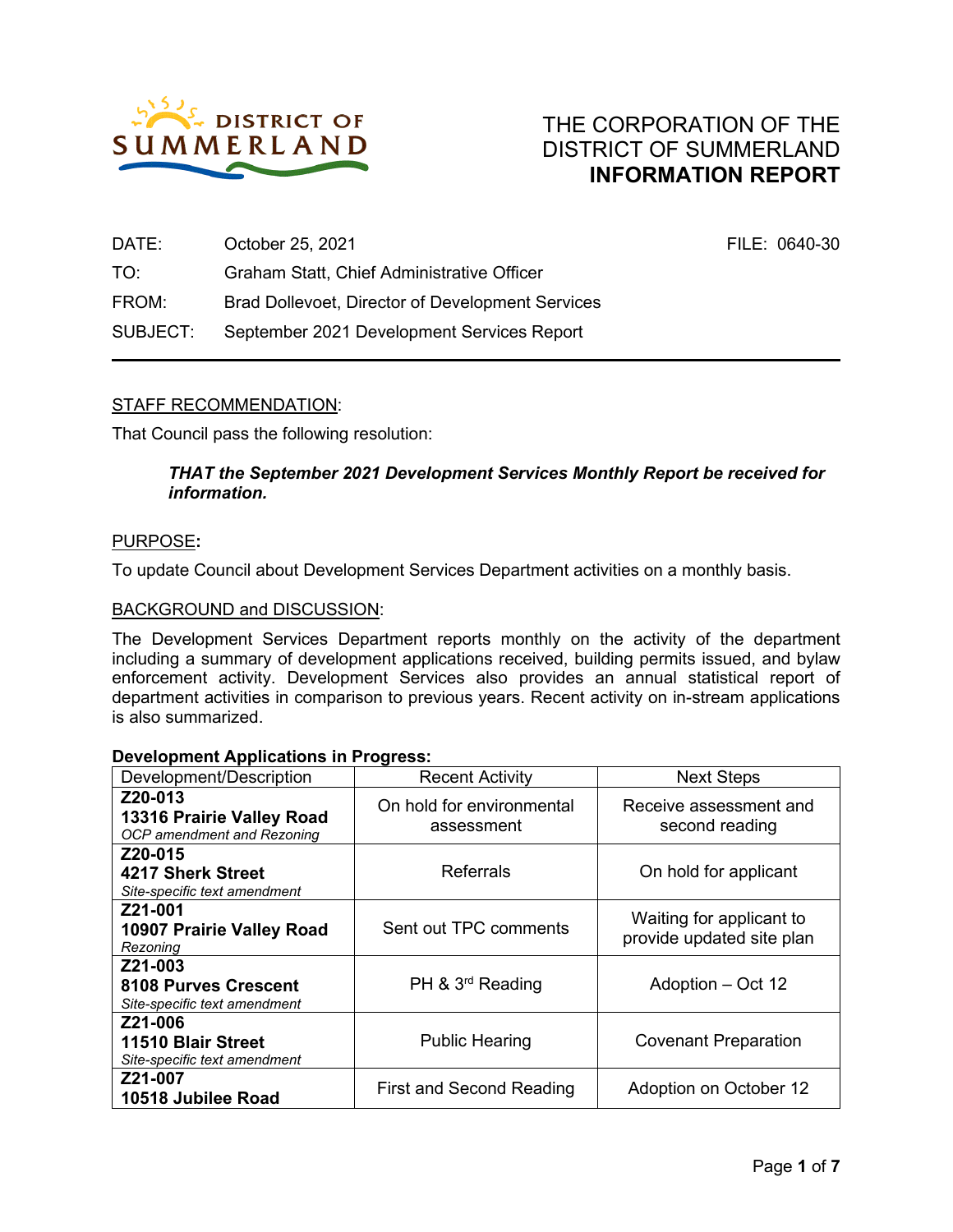| RSD1 to RMD                                                                   |                                                     |                                                                |  |
|-------------------------------------------------------------------------------|-----------------------------------------------------|----------------------------------------------------------------|--|
| Z21-009<br>Lake Okanagan<br>WZ3 to WZ1                                        | Went to TPC, referral sent                          | Staff to prepare WZ2 zoning<br>amendment bylaw.                |  |
| Z21-010<br>11815 Prairie Valley Road<br><b>RSD1 to RMD</b>                    | Went to TPC                                         | <b>TPC outcome letter</b><br>preparation                       |  |
| Z21-011<br><b>5700 Monro Avenue</b><br>A1 to CR1                              | Went to TPC                                         | <b>TPC outcome letter</b><br>preparation                       |  |
| <b>DVP20-031</b><br>11507 Blair Street<br>Rear setback                        | Approved                                            | Waiting on registration<br>confirmation                        |  |
| <b>DVP20-034</b><br>6011 Hwy 97<br>Front setback                              | 12/17/2020 - Advisory<br><b>Planning Commission</b> | Expecting new plans, to<br>return to APC for<br>recommendation |  |
| <b>DVP20-035</b><br><b>6102 Austin Street</b><br>Retaining Wall Variance      | Received new plans from<br>applicant                | Will move forward after<br>consulting applicant                |  |
| <b>DVP20-036</b><br>13316 Prairie Valley Road<br>Servicing requirements       | Coordinated with Z20-013                            | On hold at applicant's<br>request                              |  |
| <b>DVP21-024</b><br>17523 Sanborn Street<br><b>Retaining Wall</b>             | <b>TPC/Referral</b>                                 | Going to Council October 12                                    |  |
| S20-010<br>8108 Purves Road<br>1 to 2 lots                                    | $12/15/2020 -$ Application<br>received              | <b>PLA Preparation</b>                                         |  |
| S20-011<br>9704 Julia Street<br>1 to 2 lots                                   | <b>PLA Issued</b>                                   | Final Subdivision upon<br>submission                           |  |
| S21-001<br>19265/19267 Lakeshore<br><b>Drive North</b><br>Lot line adjustment | <b>Technical Planning</b><br>Committee              | On hold                                                        |  |
| S21-002<br>7418 Kirk Avenue<br>3 lot subdivision                              | <b>PLA Issued</b>                                   | Final Subdivision upon<br>submission                           |  |
| S21-003<br>19006/19106 Garnet Valley<br>Road<br>Lot line adjustment           | <b>PLA Issued</b>                                   | Final Subdivision upon<br>submission                           |  |
| S21-004<br>6609 Nixon Road<br>2 lot subdivision                               | <b>PLA Issued</b>                                   | Final Subdivision upon<br>submission                           |  |
| S21-005<br>9907 Turner Street<br>2 lot subdivision                            | <b>PLA Issued</b>                                   | Final Subdivision upon<br>submission                           |  |
| S21-006<br>10619 Lister Avenue<br>2 lot subdivision                           | <b>PLA Issued</b>                                   | Final Subdivision upon<br>submission                           |  |
| S21-007<br>6108 Solly Road                                                    | <b>PLA Issued</b>                                   | Final Subdivision upon<br>submission                           |  |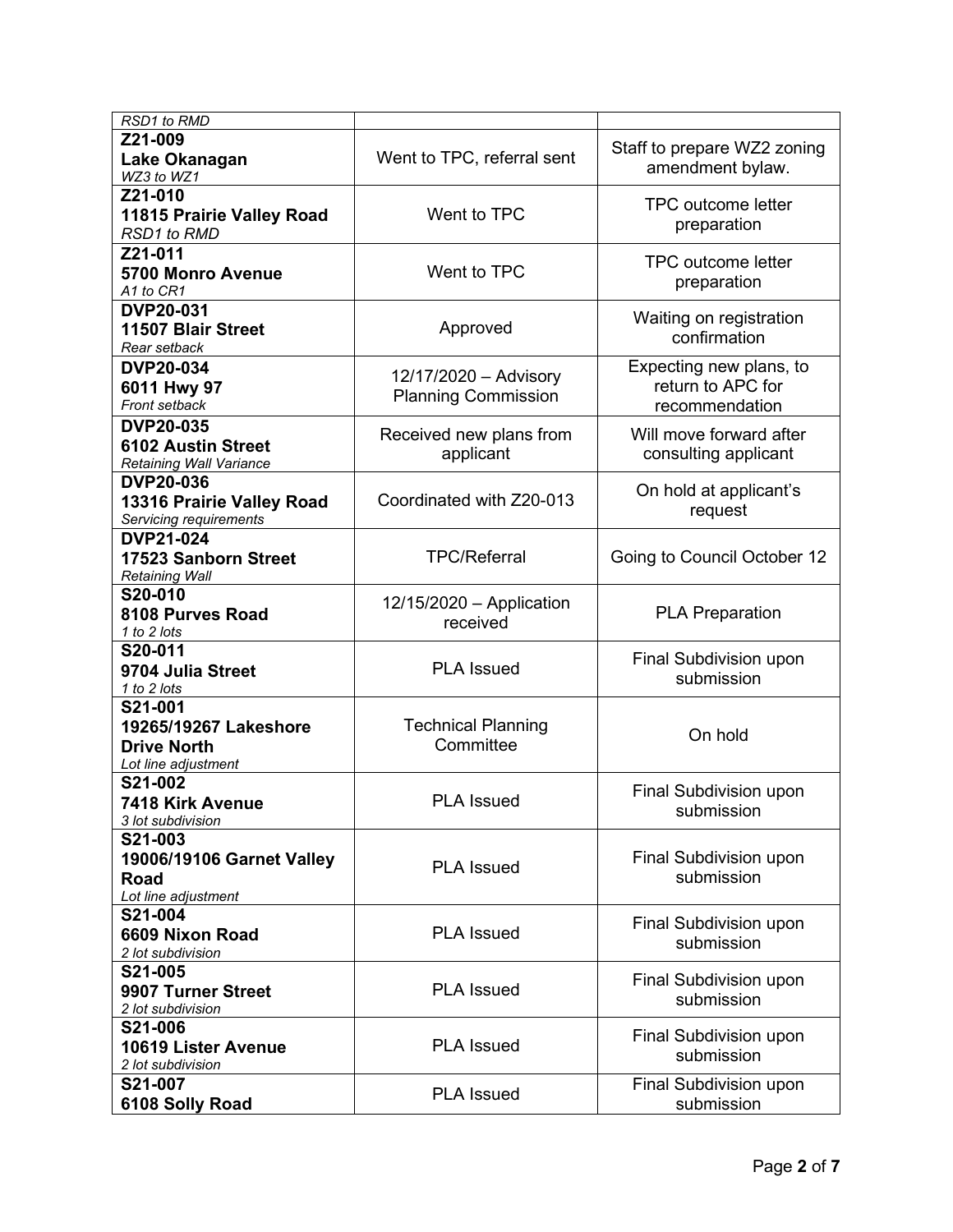| 2 lot subdivision                                                           |                                                |                                                                    |  |
|-----------------------------------------------------------------------------|------------------------------------------------|--------------------------------------------------------------------|--|
| S21-008<br>19013 Bentley Road<br>(Hunters Hill - Phase 2)                   | <b>PLNA</b> Issued                             | Applicant to submit additional<br>information                      |  |
| S21-009<br>12600 Blagborne Avenue<br>1 to 17 lot subdivision                | <b>Issue PLA</b>                               | Final Subdivision upon<br>submission                               |  |
| S21-010<br><b>6108 Austin Street</b><br>1 to 2 lot subdivision              | <b>PLA Prep</b>                                | <b>PLA Issuance</b>                                                |  |
| S21-011<br>12010 Lakeshore Drive<br>1 to 3 lot subdivision                  | <b>PLA Prep</b>                                | <b>PLA Issuance</b>                                                |  |
| S21-012<br>20401 Highway 40<br>1 to 2 lots                                  | <b>Referrals</b>                               | <b>PLA Prep</b>                                                    |  |
| S21-013<br>11709 Mott Street<br>1 to 2 lots                                 | <b>Referrals</b>                               | <b>PLA Prep</b>                                                    |  |
| S21-014<br>19240 Lakeshore Drive N<br>1 to 2 lots                           | <b>Referrals</b>                               | <b>PLA Prep</b>                                                    |  |
| DP20-015<br>6011 HWY 97<br><b>Trout Creek DP</b>                            | New plan submitted                             | Expecting new plans, to<br>return to APC for<br>recommendation     |  |
| DP20-016<br>10830 Prior Place<br>Watercourse DP                             | <b>Referrals</b>                               | Applicant revising application,<br>Awaiting submission from<br>QEP |  |
| DP21-002<br>19202 Garnet Valley Road<br><b>Environmentally Sensitive DP</b> | Addendum Memo Sent                             | Referral                                                           |  |
| DP21-005<br>DP Approval<br><b>15019 Elliott Street</b><br>Multi-family DP   |                                                | Waiting for security                                               |  |
| DP21-008<br>16423 Kean Street<br><b>High Hazard</b>                         | $06/08/2021 - Application$<br>received         | <b>Covenant Preparation</b>                                        |  |
| DP21-010<br><b>3240 Landry Crescent</b><br>Multi-Family                     | Internal comments -<br>application received    | Going to Council November 8                                        |  |
| DP21-012<br>107-6114 Faircrest Street<br>Pile Driving                       | Sent referrals                                 | Covenant prep                                                      |  |
| DP21-013<br>108-6114 Faircrest Street<br>Pile Driving                       | Sent referrals                                 | Covenant prep                                                      |  |
| DP21-014<br>10308 Prairie Valley Road<br>Asphalt                            | Awaiting approved RAPR<br>report from province | On hold                                                            |  |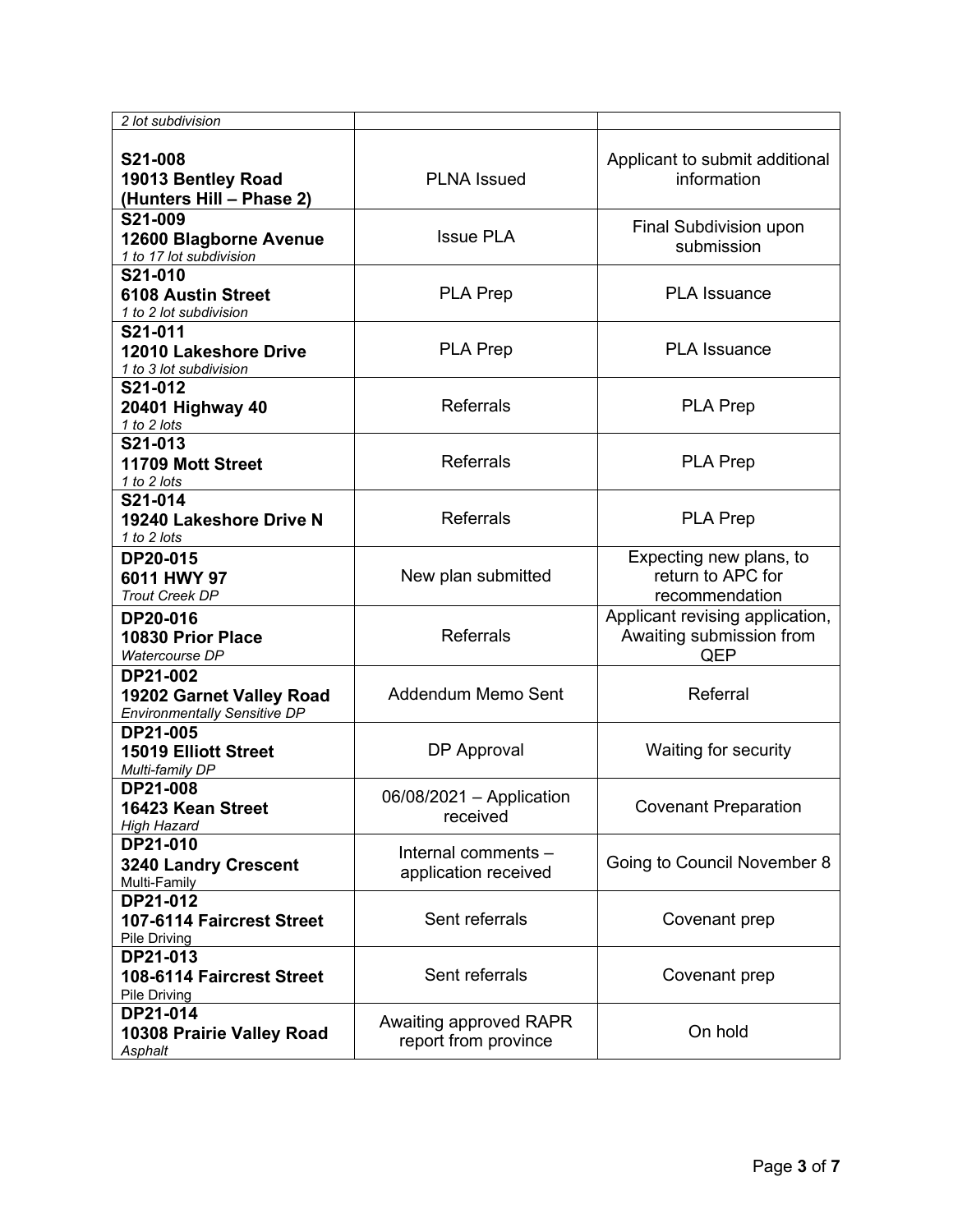# **Development Application Activity Summary:**



The number of planning applications is keeping pace with past years. There are additional subdivision applications that have been submitted in comparison to 2020, but a reduction in development variance permits submitted so far. Rezonings and development permits are on pace with 2020.

District staff have been busy with planning projects in September, such as short-term rental engagement activities, the eco-village design concept, and the Downtown Neighbourhood Action Plan.

| <b>Month of</b>                    | 2017         | 2018         | 2019         | 2020         | 2021         |
|------------------------------------|--------------|--------------|--------------|--------------|--------------|
| <b>September</b>                   |              |              |              |              |              |
| <b>Permits Issued</b>              | 17           | 12           | 10           | 31           | 19           |
| <b>Total Construction</b><br>Value | \$2,335,000  | \$1,344,000  | \$859,000    | \$7,976,000  | \$5,076,000  |
| <b>Year to Date</b>                |              |              |              |              |              |
| <b>Permits Issued</b>              | 151          | 159          | 165          | 149          | 156          |
| <b>Total Construction</b><br>Value | \$23,885,882 | \$24,443,100 | \$31,327,000 | \$27,610,600 | \$50,549,500 |
| <b>Total Annual</b>                |              |              |              |              |              |
| <b>Permits Issued</b>              | 195          | 190          | 206          | 200          |              |
| Revenue                            | 328,616      | 286,337      | 445,982      | 399,304      |              |

## **Building Permit Activity (Five Year Comparison):**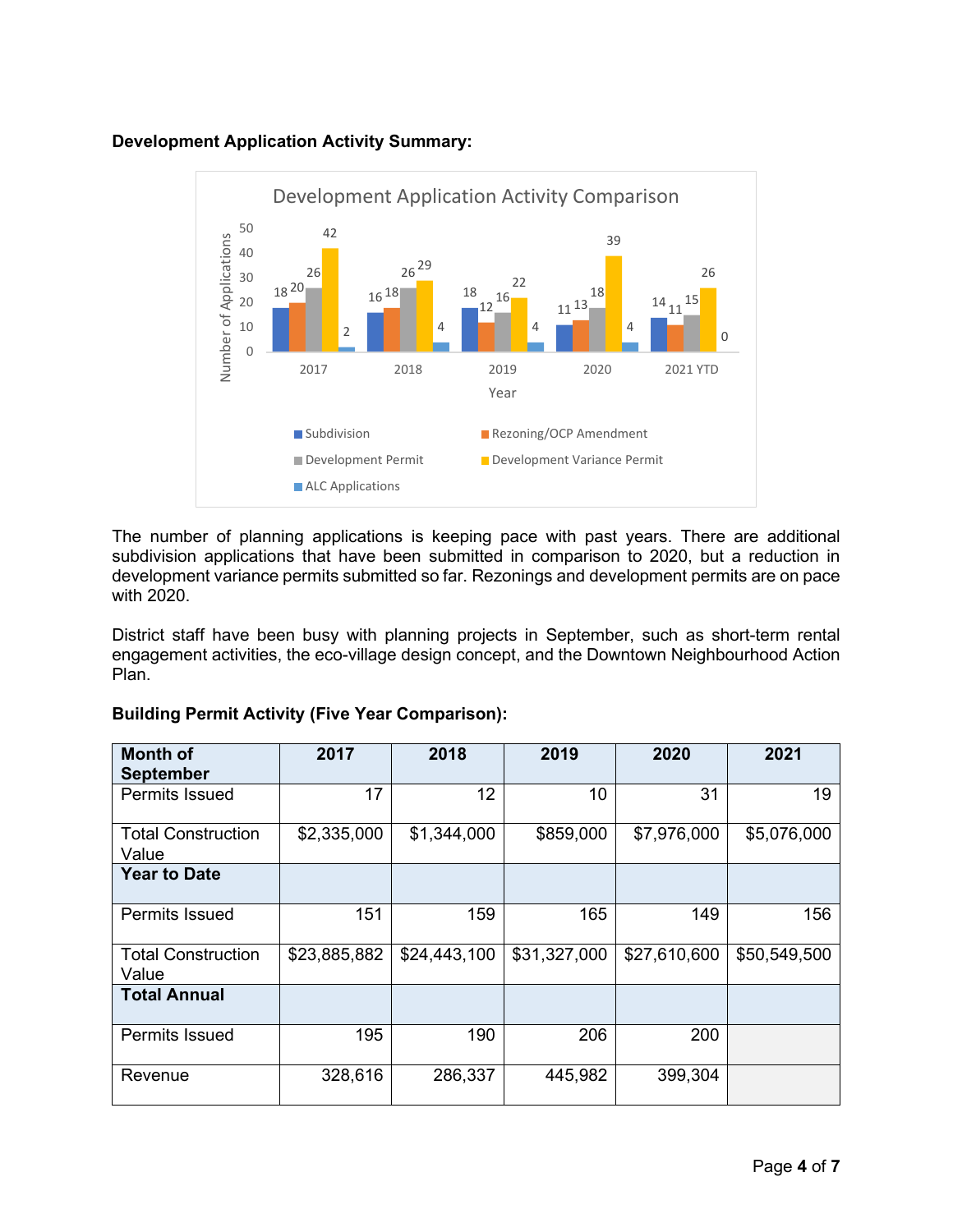| <b>Total Construction</b> | 31,113,882 | 28,043,100丨 | 45,879,300 35,734,900 |  |
|---------------------------|------------|-------------|-----------------------|--|
| Value                     |            |             |                       |  |

*\*Note: Annual construction values may vary from published reports. The information contained above provides Actual values at year end. Previous reports may have included construction values for permits that were issued but not collected by the applicant or commenced construction before year end.*

September saw a construction value of \$5,076,000 and a total of 19 building permits issued. Total construction value for 2021 is up to \$50,549,500, which is on pace to almost double the amount of construction value from 2020.

In September, staff started to engage on the drafting of a new Building Bylaw for the District, including the potential implementation of the BC Energy Step Code. The District has partnered on a few webinar events with the RDOS, and is planning a "builders breakfast" to be held in November.

#### **Bylaw Enforcement Activity:**

#### **Total complaints received in September:**

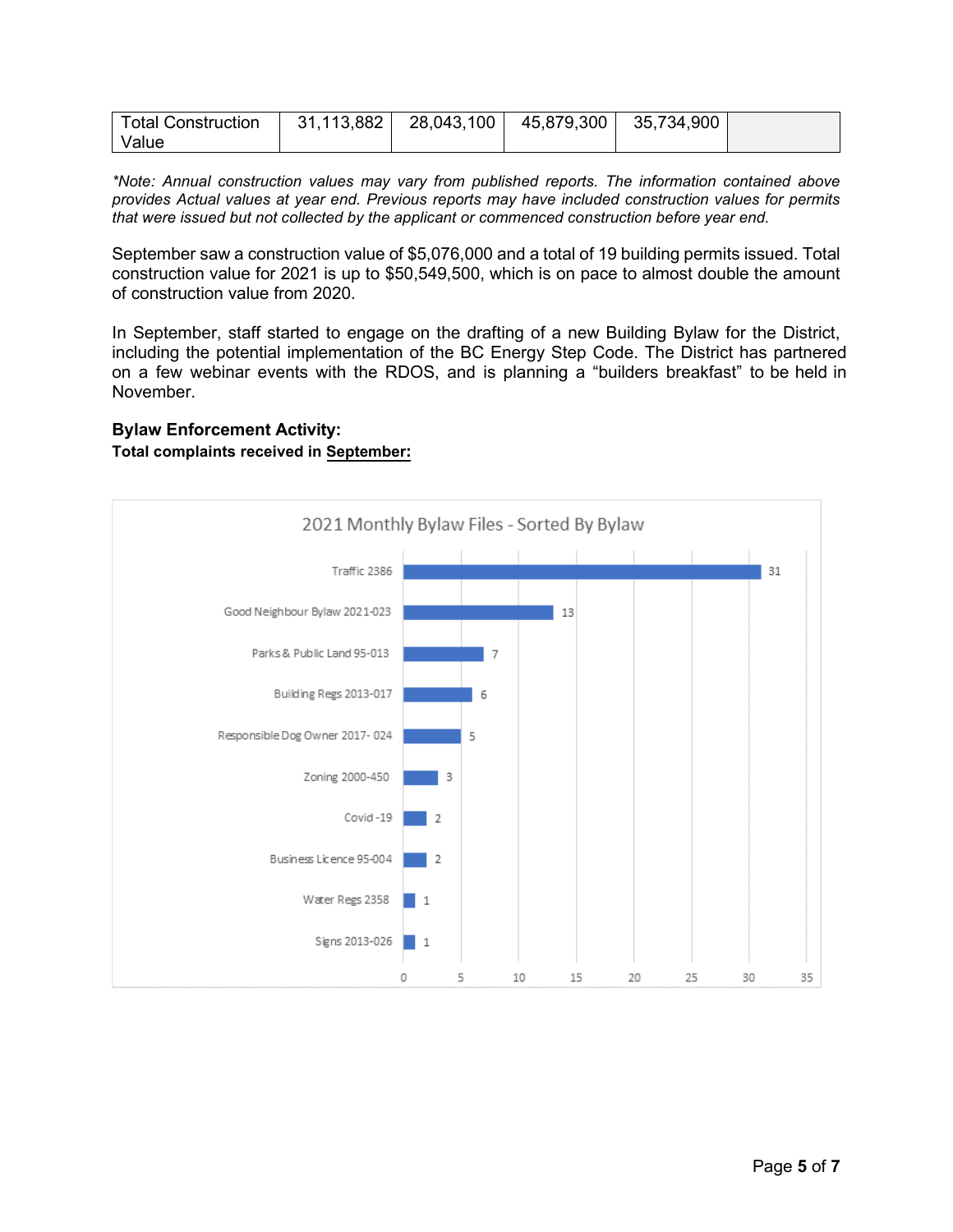### **Total Year To Date Bylaw Files:**



The Bylaw Enforcement Team received 77 complaint files in September, bringing the yearly total to 841. Only 80 files remain open from the year. Traffic violations were still the main generator of complaints with the Good Neighbour Bylaw close behind. Of the 77 files generated in September, 25 were generated by Bylaw enforcement staff and 8 from Public Works and other Departments.

The Bylaw enforcement team has also communicated with all winery owners and confirmed that the Sign Regulation Bylaw will be enforced. All third-party signage directing people to wineries on road right of ways will be enforced through either the issuance of a ticket or the confiscating of the signage. District staff are encouraging all wineries to participate in the Bottleneck Drive program, which provides directional signage for all participating wineries in the program throughout the District.